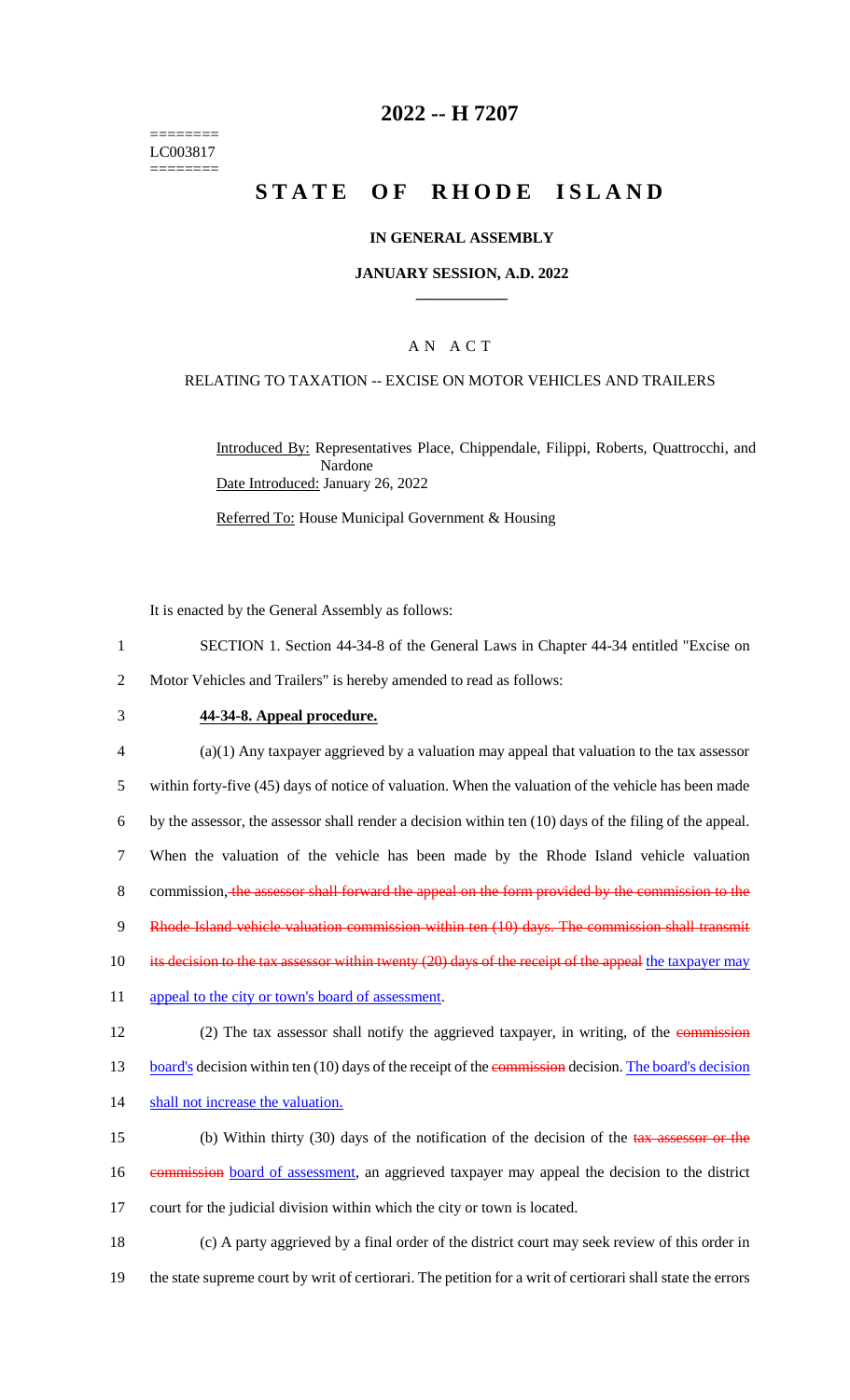- 1 claimed. Upon the filing of the petition with the clerk of the supreme court, the supreme court may,
- 2 if it sees fit, issue its writ of certiorari to the district court to certify to the supreme court the record
- 3 of the proceeding under review, or so much of this as was submitted to the district court by the
- 4 parties, together with any additional record of the proceedings in the district court.
- 5 SECTION 2. This act shall take effect upon passage.

======== LC003817 ========